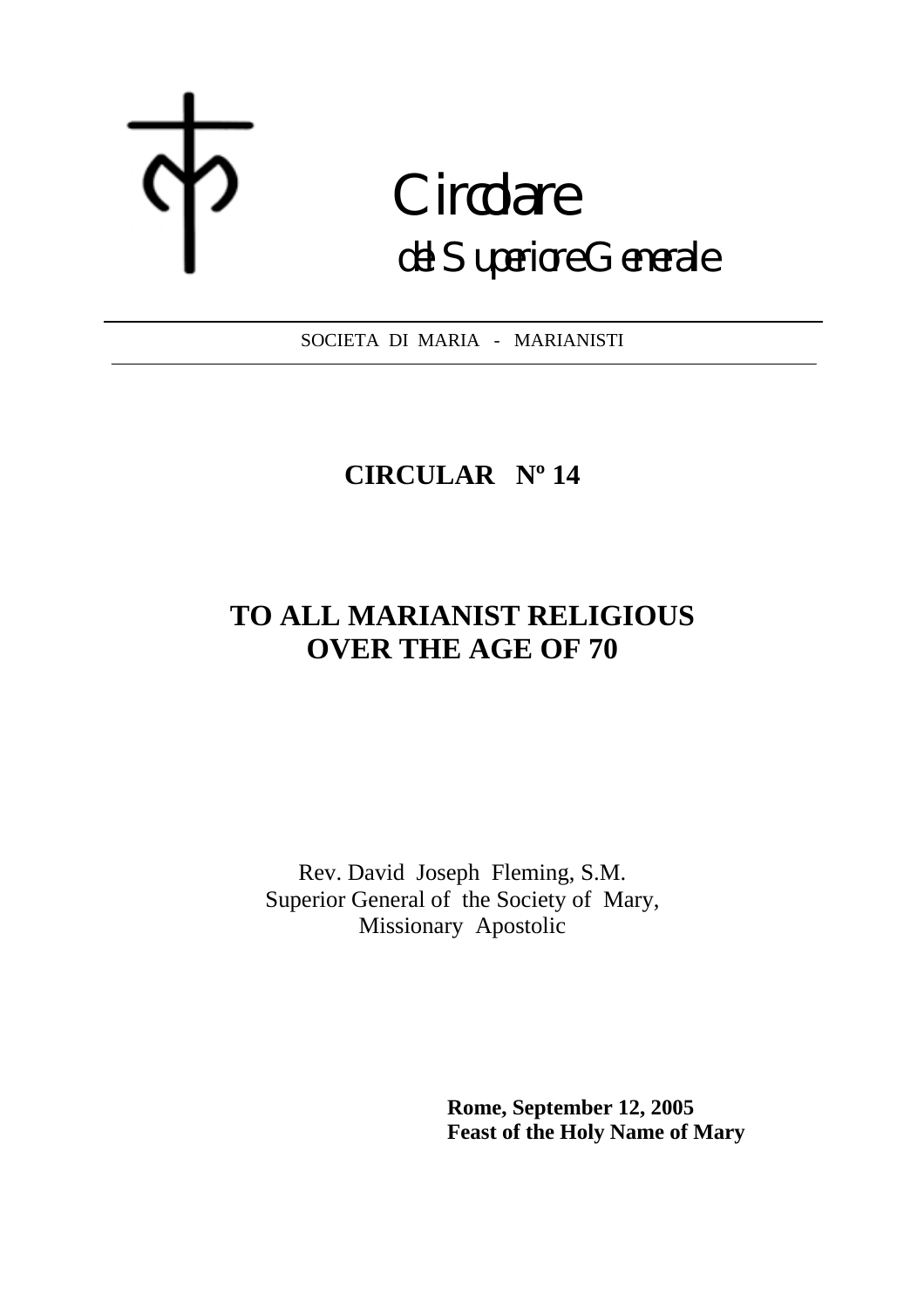**CIRCULAR NO. 14 12 September 2005** 

> DAVID JOSEPH FLEMING, S.M. Superior General of the Society of Mary, Missionary Apostolic, to all his fellow Marianists throughout the world

### **TO ALL MARIANIST RELIGIOUS OVER THE AGE OF 70**

Dear Brothers,

During these years, working in Rome and traveling to the different Units of the Society around the world, I have been struck by the key roles played by the various generations in the Society. Each age brings different graces, different needs and challenges.

This year, as I come toward the end of my service in the General Administration, I hope to write three circular letters, this one especially to you our senior members, another to those under 40, and a third one to those in mid-life. If you are interested, perhaps you may want to read the letters addressed to the other groups as well. In this way, I hope to stimulate some reflection about our life-tasks and some dialogue among the different age-groups in the Society.

It is a pleasure to write this letter to you, our senior members over the age of 70. Of course, you form a very significant and active group in the Society. At the present time you number 490, that is about 35 % of our total of 1390 members. In four years I will be joining your number, so your situation as Marianist religious is of immediate existential interest to me!

I am writing you, first of all, to thank you for all you have been and all you have accomplished, for your generous dedication to Marianist life throughout your lifetime.

I also am writing to emphasize that the vocation to be a "missionary of Mary" is a project for a lifetime, something that continues bringing rich results at any age, not a task from which we retire at some stated age. I believe that you are called to bear witness to the meaning and vocation of older people in our world today: to look back on life with gratefulness, to continue to serve others actively in a spirit of free gift, and to share the richness of your particular life-experience with the next generations. I am writing to encourage you to offer us the characteristic gifts of your time of life with enthusiasm and creativity.

#### *Attitudes about Aging*

Our Rule of Life speaks of senior religious, telling us that "to the end of our days we are happy to spend our lives and our strength in Mary's service"(art. 91) and of the attitude of other brothers toward those who are retired, telling us that "all appreciate their witness of serenity and fidelity, their rich experience, and the unique contribution they offer by prayer and example. These older members can count on the concern of their fellow Brothers and the special attention of their superiors" (art. 3.5).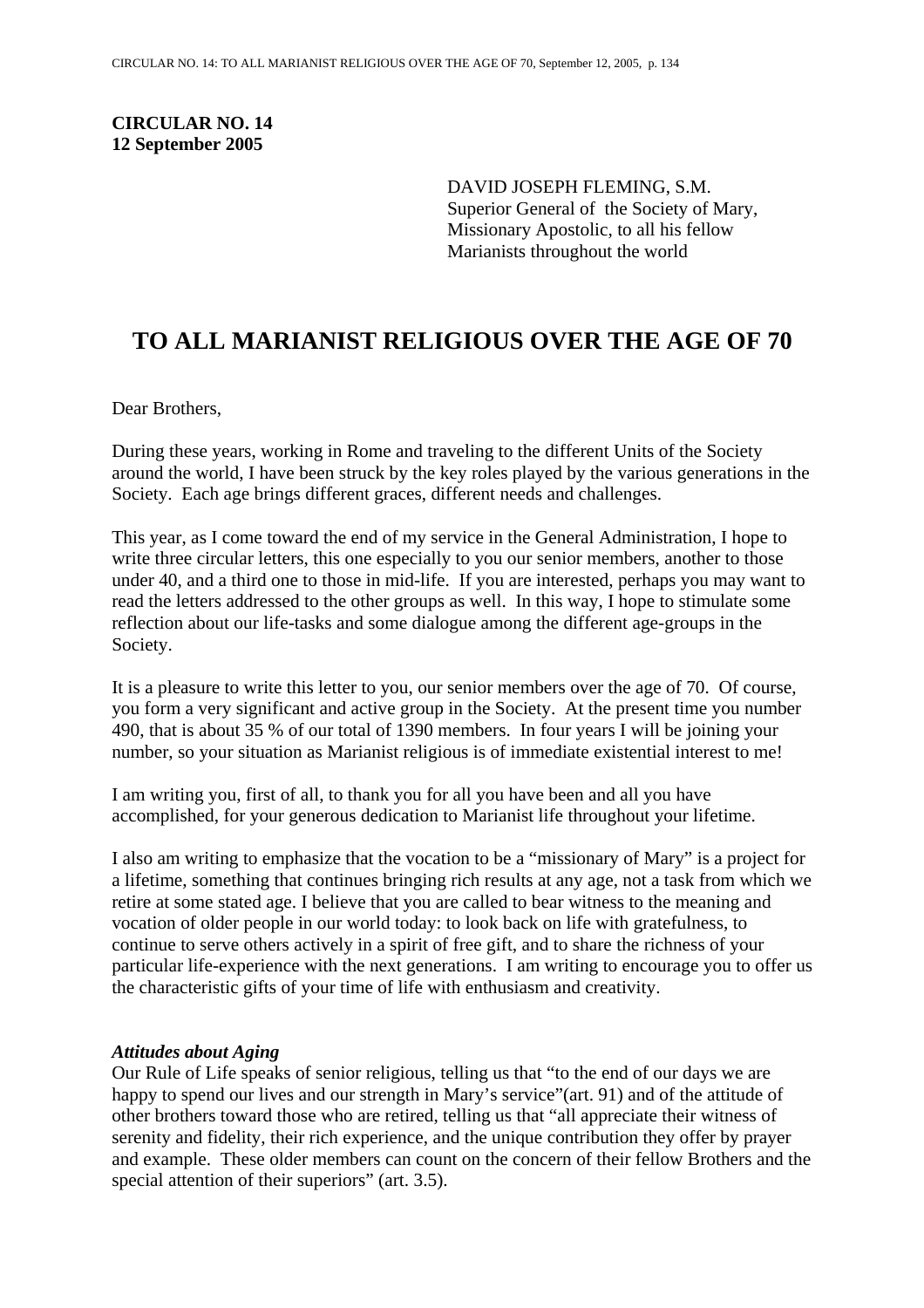Sometimes we fall short of this ideal. A few senior religious seem to be sad and defeatist. Superiors in general are very attentive to the needs of the senior members, but not always so successful in involving them in mission and ministry. Sometimes younger members are tempted to take give up the effort of trans-generational dialogue and understanding, to take the hard attitude that the old cannot be counted on, that they should be left alone. Thank God, the attitudes just mentioned are not dominant ones.

In the past, people over 70 were presumed to be toward the upper limits of old age, afflicted with various ailments and incapable of working. Today, however, thanks to the blessings of medicine and hygiene, the majority of you lead active lives, continuing to serve people in an amazing variety of ways, participating creatively in our life of community, prayer and mission. In many ways, you are the living link of our Society with our rich heritage.

Like all people of your age, you have some health problems, larger or smaller, but, thank God, they still allow most of you to enjoy a good quality of life. More than ever before, society in general is conscious of the realities, the potentials and challenges of people of your age. In the Society, your unique experiences as senior religious are the object of reflection and writing, of province study groups and Chapters.

Of course, your group is quite diverse. As we grow older, each one of us tends to become more characteristically himself, unique, with well developed and accentuated individual traits. Health and energy in your age group are quite varied, as are national customs and legislations about retirement. Moreover, there is a tremendous difference of experiences in a time span between the ages of 70 and 104, which we now find among our senior religious!

#### *The Pyramid of Ages*

The pyramid of ages in the Society of Mary is unparalleled in past history. Even so, it is similar to that of most religious congregations in the Church today. In fact, it looks less like a pyramid than a column with a globe at the top!

At present, our average age in the entire Society is 63. At the upper limit, we have 84 religious over the age of 85 – an age very rarely attained in the past. The largest single tenyear cohort of Marianists (334) is that between the ages of 61 and 70.

The narrowest shaft in our age-pyramid is at "mid-life," with only 171 members in their fifties and, least of all, 126 members in their forties. Yet, these are the age groups to which we naturally look for leadership.

In the youngest ages, the base may be broadening out slightly again. Our numbers are beginning to grow, especially in our "newer" Units in Africa and Asia. We have 136 members in their thirties and 113 already in the under-thirty years, during which most members join the Society.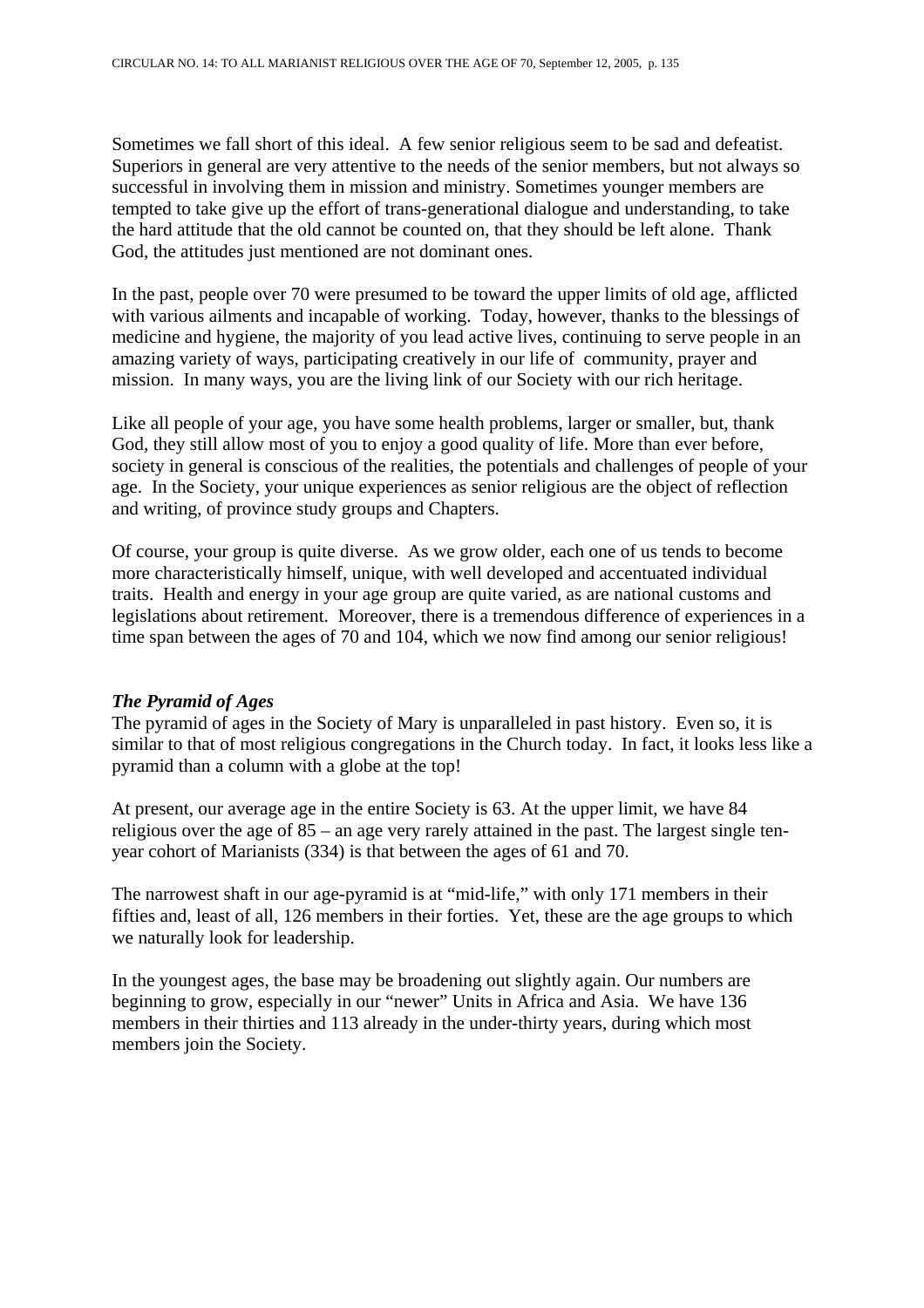It seems indisputably true that our total numbers will continue to decline still for some time. The next generations of Marianists will, at least for some decades, be smaller in number than the ones you have known.

Many people naturally lament this numerical decline and this lopsided or "top-heavy" agedistribution. But numbers are not the key criterion in the Kingdom of God; God does great things with tiny groups, like the twelve apostles or the 300 soldiers of Gideon (Judges, chapter 7). We should not forget that our religious congregations were the work of Blessed Father Chaminade in his senior years! Rather than lament our realities, it would be better for us all to rejoice in all the richness of life that has been yours as senior religious, give thanks for it, rejoice in the creative and gratuitous possibilities you still experience, and do our best to transmit your richness of living the charism to those, however many they are, who come after you.

#### *Your Life-experience*

You have lived through a dramatic period in history. I am struck by this fact every year as I write letters to our jubilarians and review the record of their assignments and accomplishments.

You entered into formation and came to maturity in an age when classical European culture still dominated the world, a time of stark confrontations between political and ideological blocs. As faithful Catholics, when you entered the Society you were immersed in a series of seemingly immutable customs and unquestionable verities. The large houses of formation of that era were apt symbols of the rock-like solidity of Catholic culture and the Marianist world within it. It seemed like nothing basic had ever changed or ever could.

When you entered the Society, religious life seemed absolutely central to the life of the Church. "Separation from the world" was a key value of religious life, and a whole series of practices, taken for granted by everyone, clearly distinguished it from secular life. People of your generation, unlike our younger members, remember and have stories to tell about such customs as praying in Latin and singing Gregorian chant, reading at table, the Chapter of Faults and the Little Office of the Immaculate Conception.

Our big houses of formation were full to overflowing, our traditional apostolates flourishing. The only imaginable perspective - barring the tragedies of another war or persecution - was continued linear growth. I vividly remember how in my own home-province in the 1960's we began projecting future numbers and dreaming about the buildings we needed to house new members and the new schools we would be able to open.

But the illusion of cultural-ideological immobility and linear growth dissolved very rapidly. There are not many parallels in history to the rapid change through which you have lived. Only the eras of the Reformation and the French Revolution offer comparable experiences of transformation in a short time-frame.

In your lifetime cultural and religious ground shifted under your feet. Nearly everything in our way of life was subjected to searching examination and rethinking. Many of you welcomed the rapid changes in the Church and in society in general, took an active part in promoting them and educating for them.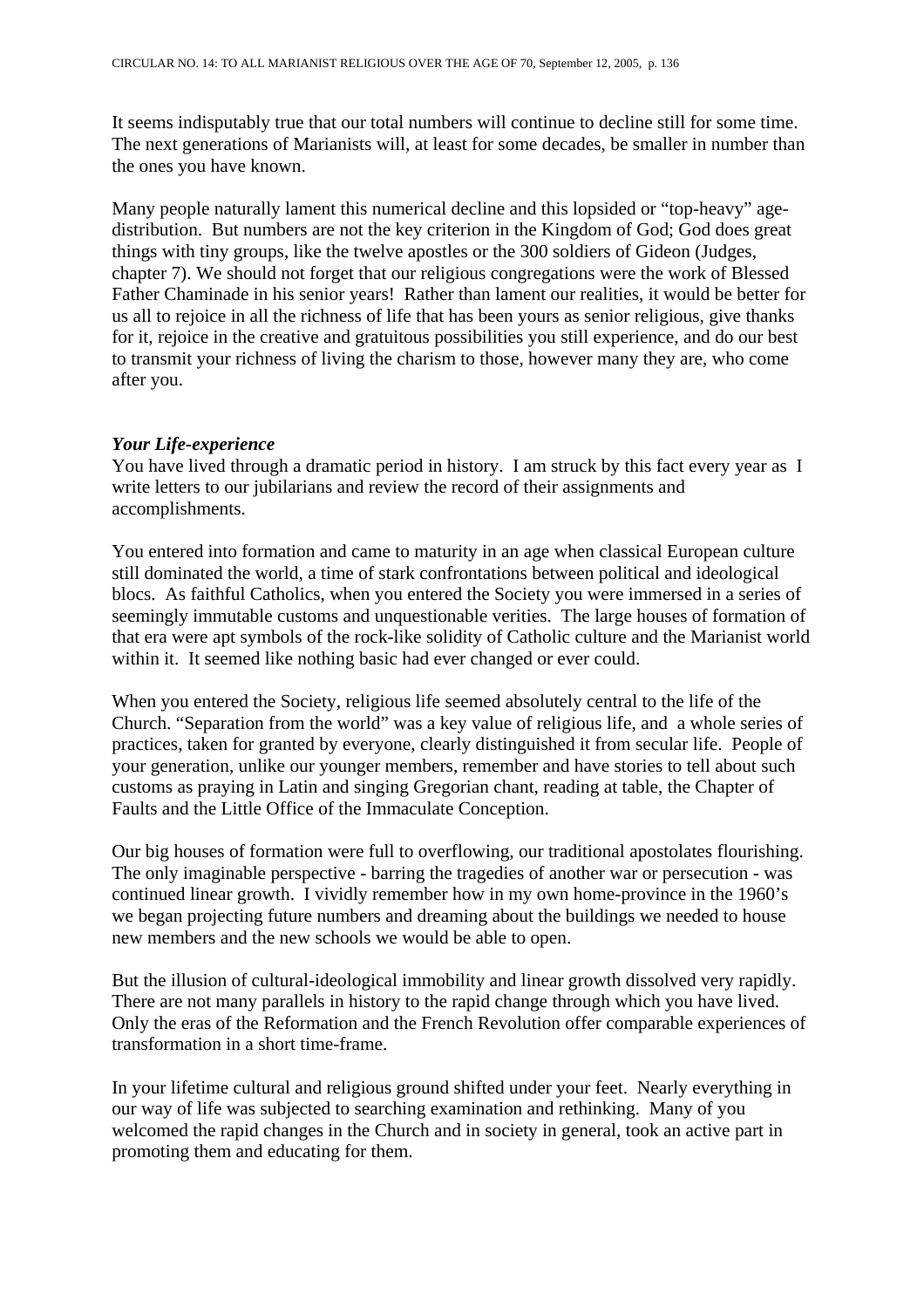During your peak years, we rejected much from the past, and it was only later that we began to wonder if we might have lost too much or moved too quickly. Many of us thought we had clear ideas about the role and mission of religious life, but still at times it seemed to drift, without clarity of purpose and sharp focus. Many friends and companions left us to walk another path, leaving us with a certain sense of loneliness. Our institutions, so central to the Marianist way of life, were transformed almost beyond recognition. We experienced a new role for the laity, new ways of relating with them; in the Church, we sometimes sense that lay people are now seen, much more clearly than we, as the protagonists of the future. Our own role is not always so clear.

Simply to have survived and maintained a permanent commitment as a religious in such times of change is no small grace and no small accomplishment! Despite all the setbacks and disappointments you have experienced, I am convinced that your period will go down in the long history of religious life as one of extraordinary creativity and courage. Nothing of value that you have accomplished will be lost.

You have maintained and preserved our historic ministries of education and pastoral service that continue to be of great worth to the Church and world. You have reached out in new creative ministries such as spiritual guidance and the formation of lay Christian communities, service to the poor and creative forms of alternative education on their behalf. You have founded new communities and new groups of Marianists, religious and lay, in more than twenty countries where we were not present when you entered the Society. You have been teachers and writers, pastors, youth leaders and organizers, technical experts and practical men, administrators, generous coworkers with many others. You have passed on the best of Catholic culture and worked intensely to develop the stunning new insights of the Second Vatican Council. These are outstanding accomplishments.

But these accomplishments have not been easy. Each of you has his own history of response to this difficult time of transformation. You have implemented many new ecclesial and social visions, and at the same time most of you have moved along the continuum I spoke of in Circular no. 9, about "witnessing to the hope that is in us":

- $\triangleright$  from denial of any problem to blaming someone for its causes,
- $\triangleright$  from blame to bargaining for solutions,
- $\triangleright$  from bargaining to resignation to inevitable decline,
- $\triangleright$  from resignation to hope for a new future.

Wherever along this continuum you may find yourself at the present time, you have certainly learned a lot of patience in the process.

#### *Looking at your past with gratefulness and reconciliation*

There remains a deep question of discernment at your stage of life. It would be mistaken – a recipe for tedium and ennui - to think that nothing new or different lies ahead. As one of your number puts it, the question is "Lord, what do you want of me in the evening of my life?"

Surely, one of the first things the Lord wants at this stage is thankfulness, the ability to savor the gifts of God that have accompanied us again and again on our life-journey. For many years the Lord has been with you, accompanying you at every step of your life given through the Society of Mary to the service of the people of our Church and world. God has worked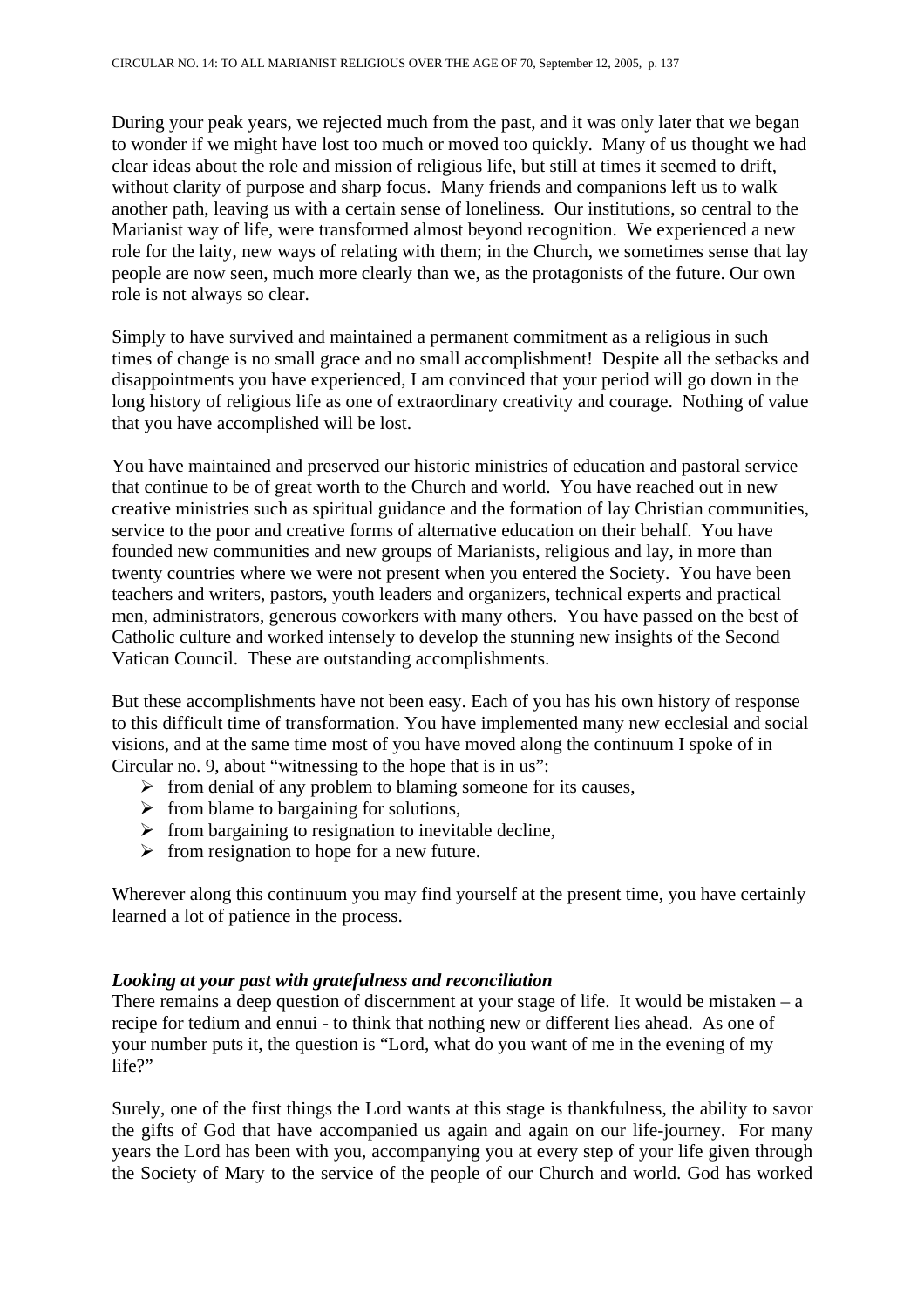through you for the good of many people you have served. It is natural and good for senior religious to spend some time looking back over the years, recalling the ways in which God has been so faithful, as well as the ways they have tried to respond to Him. An overarching feeling of gratitude for God's goodness and grace, to us personally and through us to others, should be a hallmark of these years. With Mary you can pray sincerely, out of our personal lived experience, that "God who is mighty has done great things for me, and holy is his name."

The sense of simple gratefulness and serene fullness is perhaps your greatest gift to us - your fellow Marianists - what the psychologists of the life-cycle call "integrity." You are, or can be, men of great integrity for the rest of us.

Your example shows that our kind of life is worth the struggles and the sacrifices. It shows that our mode of life is a rich and fruitful gift to today's Church and world, a way of transmitting the gospel of life and love to others.

Your current-day reality may call you to special gratitude to the many fellow Marianists and lay friends and workers who give you the extra help and support – physical, psychological, spiritual – you need at this moment in your life-journey.

Gratitude does not exclude reconciliation and repentance. Most also feel some resentments and regrets as they look back over many years of religious life. The somewhat slower pace of later life is a time of reconciliation, a chance to make some new starts and let go of old hurts borne after long years of experience. In a special way, these years are a time for reconciliation in community, forgiving us, your fellow Marianists, for any part we may have played in the painful parts of your experience, and experiencing your brothers' readiness to forgive any pains you might have occasioned them over the years.

#### *Temptations of Old Age*

No age is free of its pitfalls. We all know that many spiritual and psychological dangers bedevil your time in life. They consist mostly in letting oneself be conquered by tiredness, sadness or bitterness.

It is easy to be absorbed by the physical pains and limits of daily life. We can become obsessed by the conflicts and ennuis of community and sometimes by the misunderstanding of younger generations.

We can long to return, impossibly, to an idealized past, and we can try to impose our ways on others. As a result, we are kept from cultivating the great thankfulness that is God's due in the face of our experience.

Some sink into a narrow, circumscribed range of interests, indifferent to most of the world outside themselves. They may install themselves in comforts and pastimes. Since the years have made them skillful at self-justification, they rationalize their attitude: "We are tired," they seem to say, "we did what we could in this crazy world. Now we have earned the right to rest, to live in peace." Such elders rationalize their self-centered worlds as the best response to a cynical sort of hopelessness, and they claim they have no idealism left. They settle for a placid, bored but safe, tranquil life.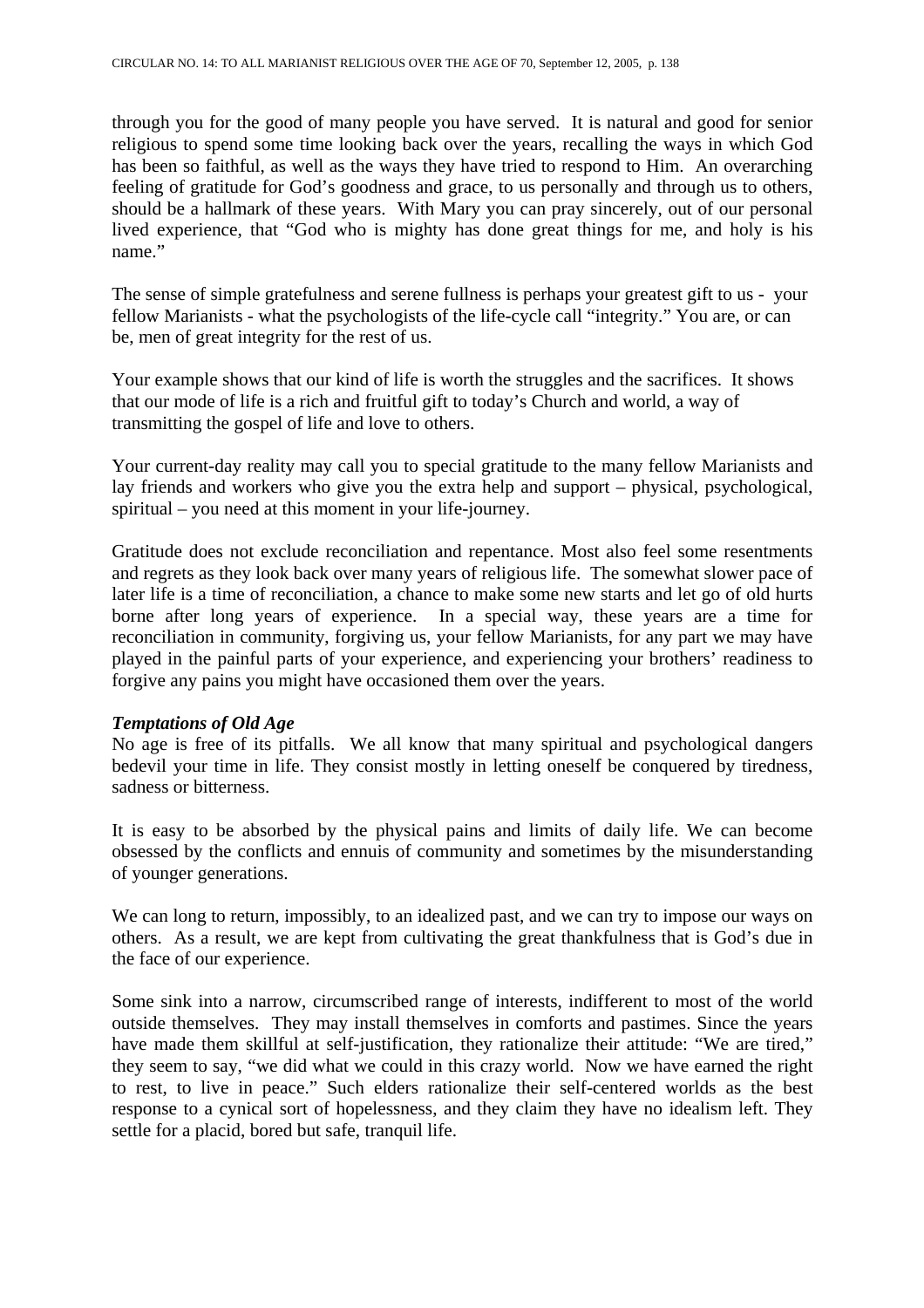The most common temptation of all, perhaps, is a simple crabbiness, a cranky and querulous stance before the many problems, big and small, of everyday life.

If we succumb to such temptations, we are kept from being the thankful, serene, integrated senior religious who help everyone believe that Marianist life is really worth it. The attitudes just described are an abdication of the vocation to which we are all called, individually and as communities. It is wonderful to see that most of you resist these temptations rather effectively!

#### *Abandonment to the One Thing Necessary*

There is a paschal dimension to your experience. You are called by life's experiences to acceptance and abandonment, to let go of some things and attitudes and capacities cherished in the past. You are also invited during these years to experience a new kind of life in Christ.

For many of you, with the years, life has become more simple and clear, stripped down to a few things that really count. A Marianist friend of mine told me that he compares his experience of aging to the challenge of the disciples called by Jesus to leave behind their fishing nets and follow him (Matt. 4, 19 and parallels). At his time in life, around the age of 70, he perceives a call to leave behind the nets in which long experience has enmeshed him, which chain him to past or present, impede a movement into God's future. He labels some of these nets: pervasive discouragement and sadness, false rationalizations, settling for comfortable mediocrity.

In our senior years, unless we rediscover the Lord, whose presence we are fast approaching and who has given us our vocation as a grace, nothing remains. Looking back on a religious life without that personal sense of God's presence makes us see only pointless failure, making us doubt that our lives have been worth it.

Conviction and peace can flow only from a personal relationship with God. Jesus may tell us, like Peter, that "when you were young, you put on your own belt and walked where you liked; but when you grow old, you will stretch out your hands, and somebody else will put a belt around you, and take you where you would rather not go." Traumatized by the scarcity of younger members, we can ask, like Peter did when he looked to John: "What about him, Lord?" And Jesus simply answers: "....what does it matter to you? You are to follow me" (John 21: 18-22).

Blessed Father Chaminade, who turned 70 in 1831, in the wake of a second Revolution while his very young Society was experiencing growing pains, knew this paschal stage of life very well. He lived it with much struggle and with great dedication to those around him. He seems to have had the experiences of senior religious very particularly in mind when he spoke and wrote about the "virtues of consummation": humility, modesty, self-denial, renunciation of the world. He experienced the challenge of these virtues personally in his final years, when he was ignored and rejected by his disciples. He is a model for us in the process of fidelity, continued growth, and maintaining a missionary spirit in old age.

The final word on the paschal experience of following Jesus is a personal newness of life for each of us. We all know that death can come to religious at any age, but its nearer approach becomes a certainty as we grow older. The witness of the passing on of exemplary men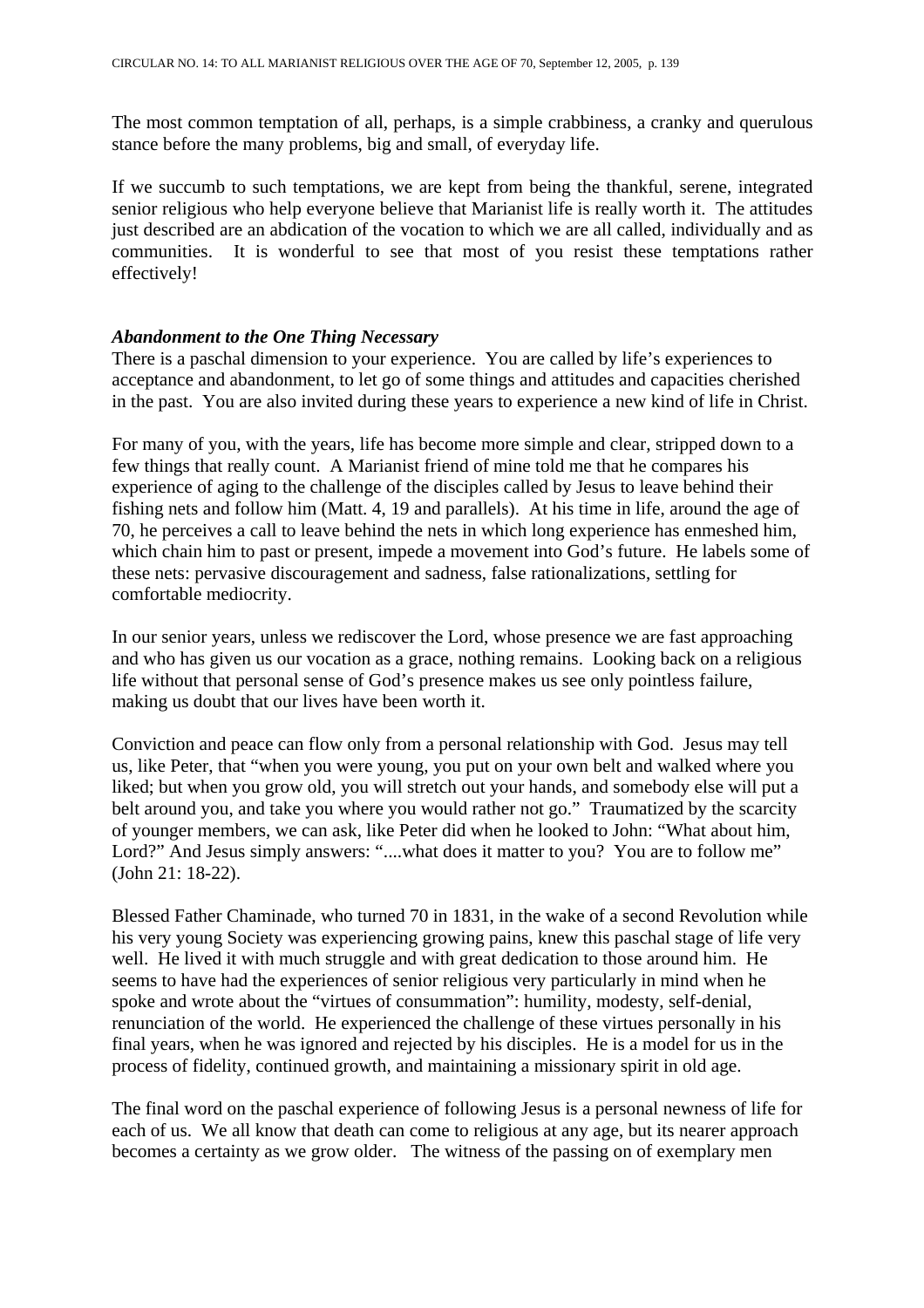whom we have intimately known and who are now with the Lord is a strength to us at this time of life.

#### *Contemplation and Intercession*

Traditionally, the later years of life have been seen as a time to focus on eternity. The end of life is not far distant, and our thoughts and hopes focus ever more clearly on what lies beyond. It is a fine time in life to grow in our capacity to reflect and in our experience of prayer and contemplation. In order to grow in this direction, we have to move beyond merely decent conformity to the community schedule and into a life of reflection and prayer that is an intense personal encounter with God, a meeting here on earth but in the antechamber of eternity.

In Marianist life today, these years usually provide us with some blessings of leisure, a slower pace and a less demanding set of responsibilities. Now, if ever, we have the opportunity to try to see the world around us with eyes of God the Father, who created it and found it good, with the loving and redeeming eyes of God the Son, with the life-giving power of God the Spirit, and also with the merciful gaze of Mary: *illos tuos misericordes oculos*. We have the time to pray for others, to give them our encouragement and to ask God's mercy and love for them.

The spirit of contemplation and intercession will make us different elders, a sign of life to those who know us. To remain patient, yet at the same time involved in the life and mission around us, is a great grace. We continue to share in the common mission, at least by the ministry of intercession and fraternal support. Rather than being withdrawn, tired and selfcentered, discouraged by the contrarieties of life, we should be happy and enthusiastic in following Jesus and Mary.

#### *Missionary freedom and creativity, fruitfulness and generativity*

Whatever age we attain, we never retire from the vocation to be "missionaries of Mary." "Do whatever He tells you" remains Mary's watchword to us, at every age of life.

But the expectations of our work change, and we must let go of the past, be grateful for the new possibilities. We are often able at this age to work gratuitously, as a free gift rather than a legislated societal duty. We can be creative in opening up new styles of ministry, less trammeled by the demands of income and bureaucracy. Our work, because it is freely given, becomes especially fruitful and generative of new life for the future.

You can apply to yourselves what Pope John Paul II said in *Vita Consecrata* about religious life in general: "you have not only a glorious history to remember and recount, but also a great history still to be accomplished" (*Vita Consecrata* 110).

It is painful to witness senior religious who cling too long to tasks and positions of authority and influence. It is also painful to see some who seem to have nothing to do. Some appear to feel sterile, like old people without progeny. In contrast, those who continue giving whatever they can for the good of people around them, without imposing their own control and points of view, become important architects of the future of the Society of Mary and of our modern world.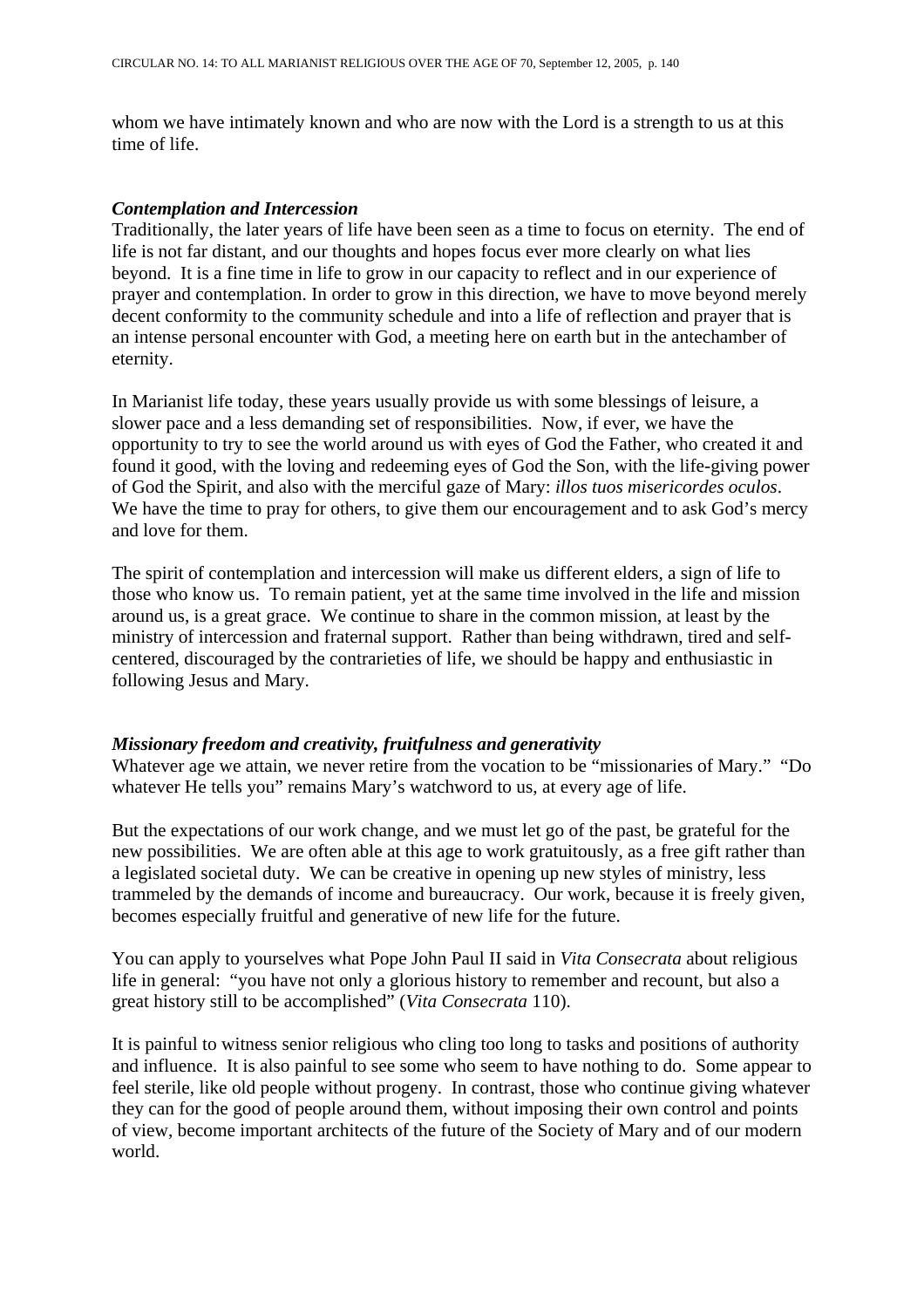Even if you are not yet retired from your previous life-work, I encourage you to begin thinking very seriously about how you can make your best contribution to others at your moment in life. New approaches may be needed. If you are officially retired, I urge you to be active in seeking ways to be "missionaries of Mary" within your limits but also with all the talents, experience and apostolic freedom that are yours.

Your senior years may give you the opportunity to experience in a new way that loving ardor of service that our founders liked to call "zeal." Here are a few examples I have met in the different Units of the Society:

- $\triangleright$  Many senior Marianists continue to be present in communities where they have long served, sustaining the community mission by many extra benefits, by their presence and the multiple contacts with the public they have come to know over many years, by their witness as people who continue to give themselves out of love to build up God's Kingdom.
- $\triangleright$  Some are at the core of houses of prayer or centers of spirituality, accompanying others by intercession, by example and by their rich experience of the ways of God.
- $\triangleright$  Some senior religious are wonderful teachers of spirituality to people of all ages, supporting the work of vocation ministry and serving as spiritual consultants for Marianist Lay Communities.
- $\triangleright$  Some have moved into poorer neighborhoods, devoting themselves to the needs and to the encouragement of the simple people around them. Many attend to the needs of poorer people, such as immigrants and minority populations, who need help in adjusting to the dominant culture.
- $\triangleright$  Many serve as tutors and guides, offering their long educational experience to meet the needs of people who might otherwise be unable to get the specialized help they need.
- $\triangleright$  Some devote themselves to personal attention to the sick, whether people of their own generation or those afflicted with plagues of our time such as AIDS and mental illness.
- $\triangleright$  Some serve in a particularly valued way as mentors and role-models, sources of guidance and inspiration in the young growing areas of the Society.
- $\triangleright$  Others have even found the courage to make a start for Marianist life in a new place, like Abraham, who left the comforts of Ur of the Chaldees when he was 80 years old.

In the nature of things, these presences of senior religious may be limited by time, less permanent institutions than witnesses to the endless creativity of God. In our later years we come to realize, in an intense way, that nothing is forever. However, the gratuitous witness of our senior brothers shows unmistakably that God never leaves us without resources for the service of others.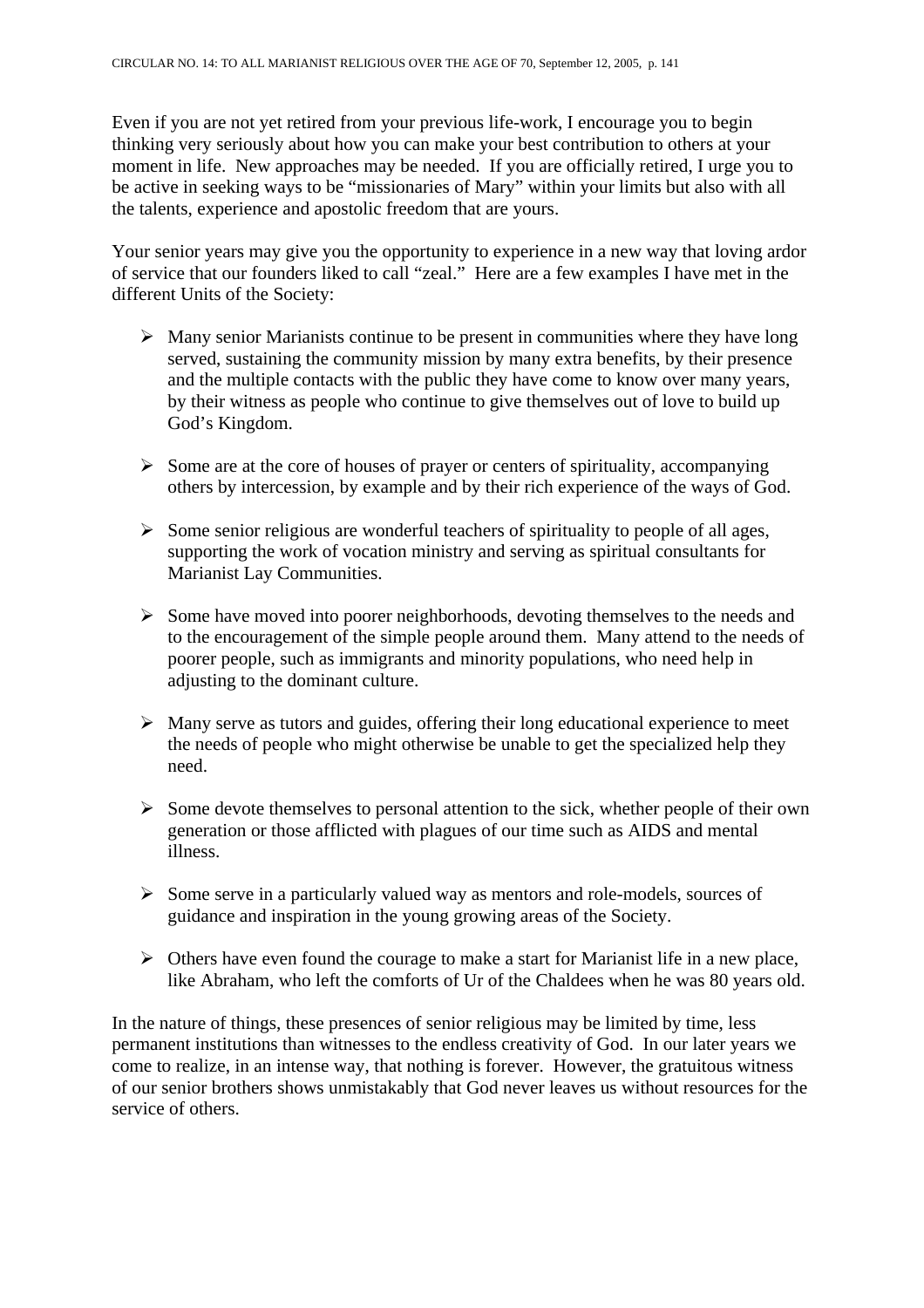#### *Mary the Elder*

One of my favorite images of Mary is a statue created by Brother Joe Aspell for a parish in California. It depicts Mary as a woman of mature years, seated in peaceful contemplation, eyes open and interested in the world around her. Perhaps we may imagine that it depicts her in a moment of rest during the momentous early years of the post-Pentecostal Church. Her role, it seems to suggest, is less to preach or organize than to serve as a point of reference for the young Church, to transmit to those around her the wisdom and the sense of the presence of her Son that she had learned over the years.

Our senior years may be a special moment for us to enter into this spirit, to rediscover our relation with Mary and to share in a new way in her mission. The Constitutions of 1891 which we memorized during our novitiates, echoed St. Bernard in assuring us that Mary is the *tota ratio spei nostrae,* a major and adequate ground for our hope (art. 295). Vatican II took up a similar thought when it concluded its Constitution on the Church with the figure of Mary, "image and beginning of the Church as it is to be perfected in the world to come,.... a sign of certain hope and comfort to the pilgrim people of God" (*Lumen Gentium*, no. 68). As Marianists, we are invited to keep growing in our sense of Mary's presence and activity, even until the end of our lives.

As I conclude this letter, I leave you with this image of a Mary who shares in your lifeexperience. May she accompany you as you continue your route in her service!

Fraternally,

 David Joseph Fleming, S.M. Superior General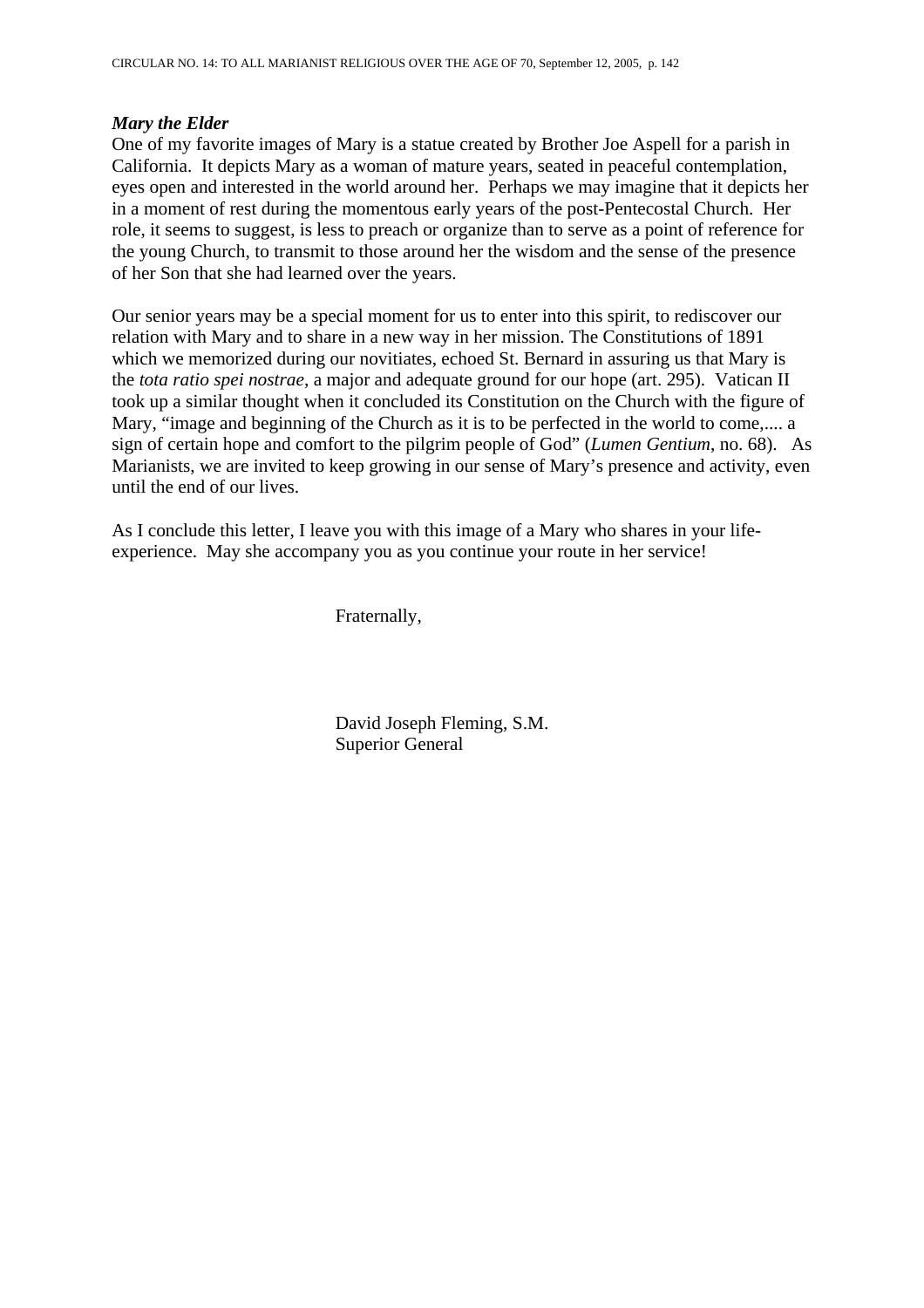